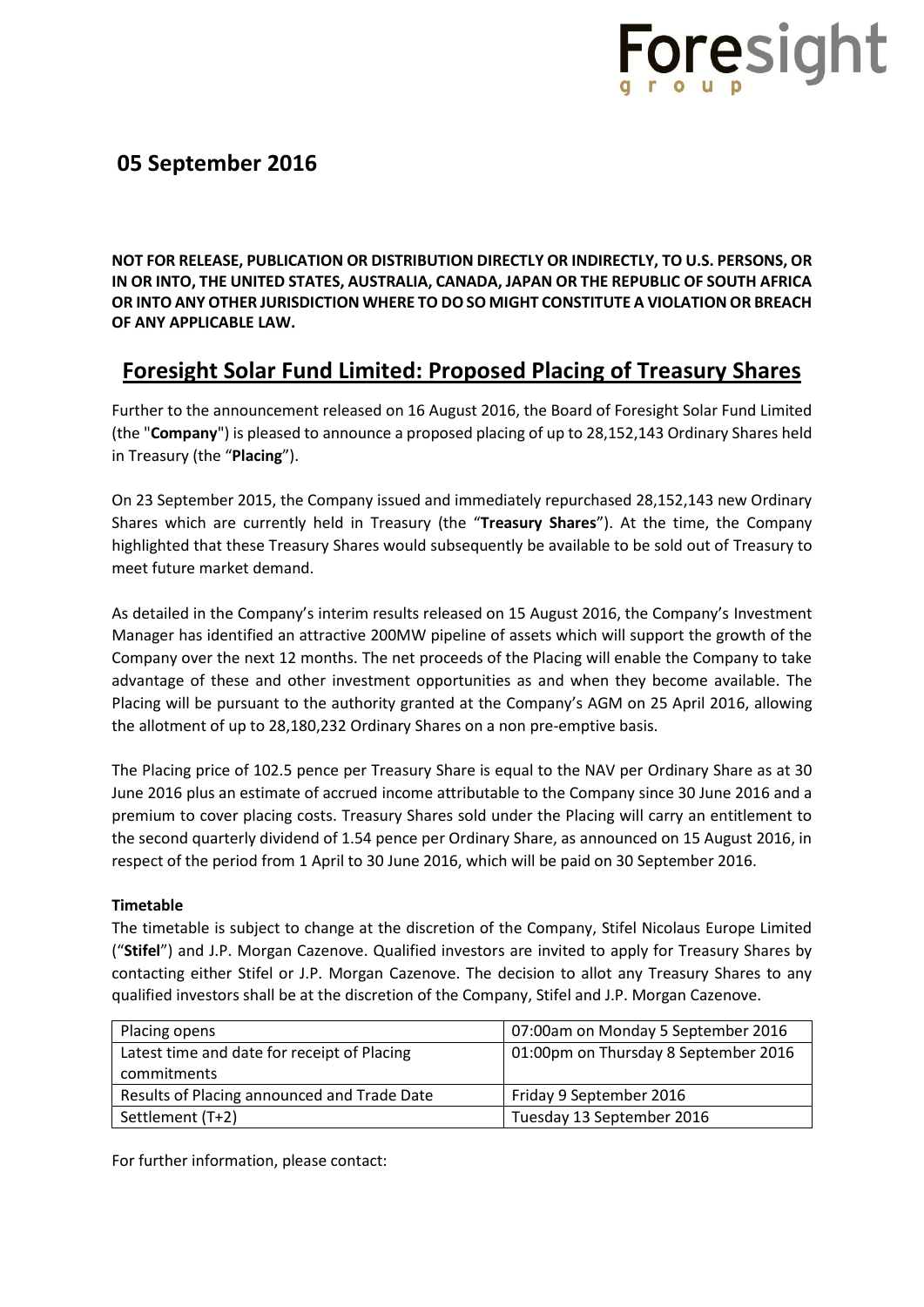

# **05 September 2016**

| <b>Foresight Group</b>                                      |                              |                      |
|-------------------------------------------------------------|------------------------------|----------------------|
| Elena Palasmith                                             | epalasmith@foresightgroup.eu | +44 (0) 20 3667 8100 |
| <b>Stifel Nicolaus Europe Limited (Joint Bookrunner)</b>    |                              | +44 (0)20 7710 7600  |
| Mark Bloomfield                                             |                              |                      |
| Neil Winward                                                |                              |                      |
| Tunga Chigovanyika                                          |                              |                      |
| J.P. Morgan Cazenove (Joint Bookrunner)<br>William Simmonds |                              | +44 (0)20 7742 4000  |

## **Notes to Editors**

## **About Foresight Solar Fund Limited ("FSFL")**

FSFL is a Jersey-registered closed-end investment company. The Company invests in ground based UK solar power asset to achieve its objective of providing Shareholders with a sustainable and increasing dividend with the potential for capital growth over the long-term. The Company's 338MW, sixteen asset portfolio is fully operational and accredited.

### **About Foresight Group**

Foresight Group was established in 1984 and today is a leading independent infrastructure and private equity investment manager with over £1.8 billion of assets under management. As one of the UK's leading solar infrastructure investment teams Foresight funds currently manage c. £1.1 billion in over 70 separate operating Photovoltaic plants in the UK, the USA and Southern Europe.

Foresight Group has offices in London, Nottingham, Manchester, Guernsey, Rome, San Francisco and Australia.

www.foresightgroup.eu

### **Disclaimer**

The information contained within this announcement is deemed by the Company to constitute inside information as stipulated under the Market Abuse Regulations (EU) No. 596/2014). Upon the publication of this announcement via Regulatory Information Service this inside information is now considered to be in the public domain.

This announcement is neither an advertisement, a prospectus nor a financial promotion.

This announcement is not for distribution, directly or indirectly, in or into the United States of America (including its territories and possessions, any state of the United States of America and the District of Columbia) (the "United States"), Australia, Canada, Japan or South Africa. This announcement does